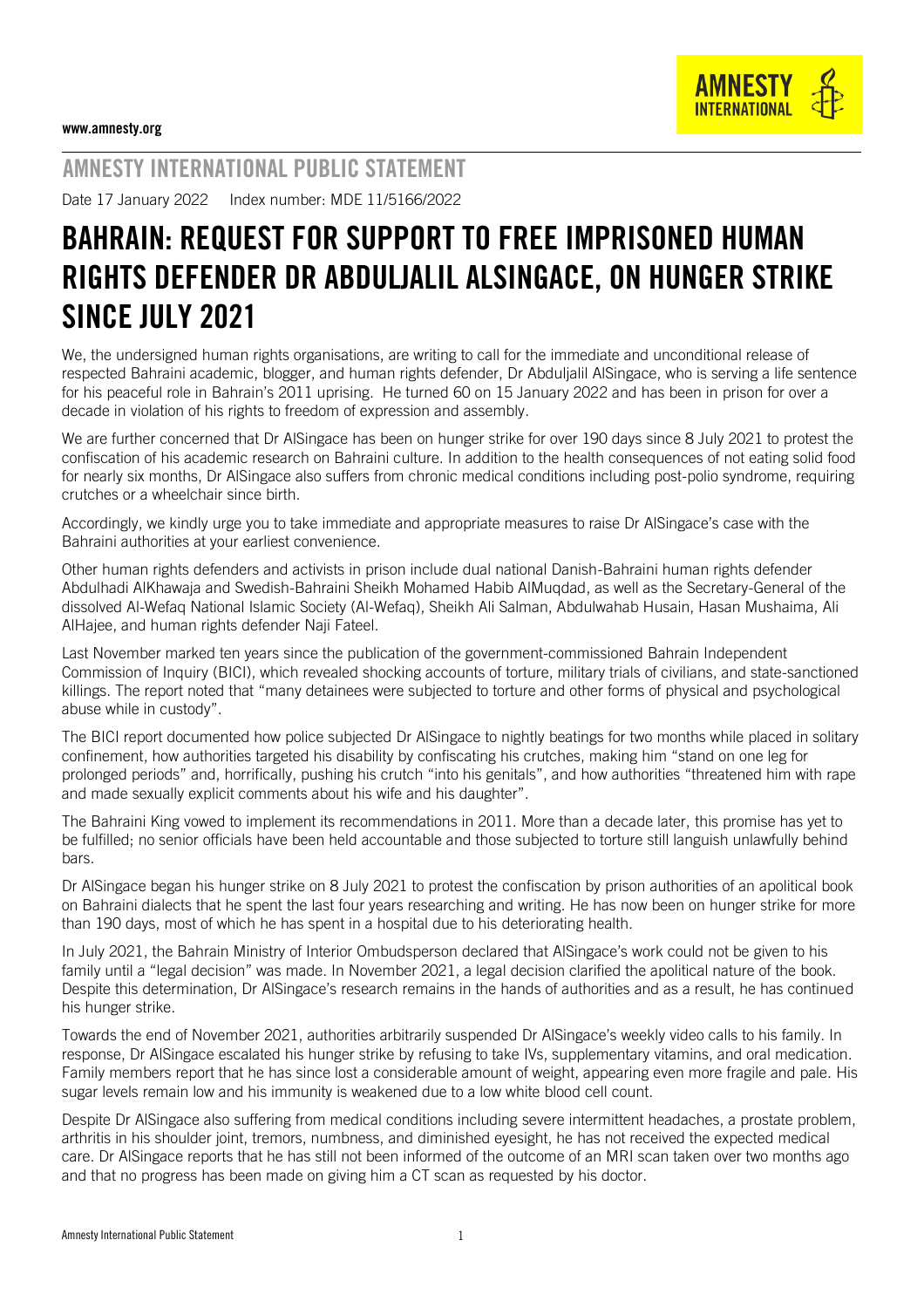Dr AlSingace's numerous requests to receive adequate medical treatment whilst in a medical facility have been repeatedly ignored in spite of his fragile condition; this rejection amounts to deliberate failure to provide medical treatment in line with Bahrain's obligations under international law.

According to an expert opinion by the US-based Dr Qasim Omran, despite being detained in the Kanoo Medical Centre medical facility, Dr AlSingace is receiving treatment that is "not [...] appropriat[e]". Prison authorities are refusing his previous requests for painkillers and for over two months, Dr AlSingace has been excluded from daily medical check-ups by his doctor, the on-duty doctors, and the chief nurse, except in rare emergency situations.

Hunger striking prisoners must be able to effectively exercise their right to health. They should have adequate access to qualified health professionals providing health care in compliance with medical ethics, including the principles of confidentiality, autonomy, and informed consent. A person's hunger strike must not prejudice any other aspect of their health care.

Over the past decade, there has been an international consensus calling for the release of Dr AlSingace. More recently, on 22 June 2021, Mary Lawlor, the UN Special Rapporteur on the situation of human rights defenders issued a [statement](https://www.ohchr.org/EN/NewsEvents/Pages/DisplayNews.aspx?NewsID=27190&LangID=E) raising alarm at the prolonged imprisonment of Dr AlSingace and calling for his release along with other human rights defenders imprisoned in Bahrain. Since Dr AlSingace's hunger strike, similar calls have been made by members of the [UK](https://twitter.com/GwynneMP/status/1417052381322399753) and [EU Parliaments,](https://www.europarl.europa.eu/doceo/document/E-9-2021-004024_EN.html) Members of the US [Congress,](https://twitter.com/SenRubioPress/status/1456720626287317003) 16 leadin[g](https://www.amnesty.org/en/wp-content/uploads/2021/08/MDE1145292021ENGLISH.pdf) [international NGOs,](https://www.amnesty.org/en/wp-content/uploads/2021/08/MDE1145292021ENGLISH.pdf) and ove[r](http://theherald.newspaperdirect.com/epaper/iphone/homepage.aspx#_article983968cf-5521-4747-a593-032a57c81ec5/waarticle983968cf-5521-4747-a593-032a57c81ec5/983968cf-5521-4747-a593-032a57c81ec5//true/Bahrain) [100 global academics.](http://theherald.newspaperdirect.com/epaper/iphone/homepage.aspx#_article983968cf-5521-4747-a593-032a57c81ec5/waarticle983968cf-5521-4747-a593-032a57c81ec5/983968cf-5521-4747-a593-032a57c81ec5//true/Bahrain)

The prolonged and arbitrary confiscation of Dr AlSingace's book is an unjust punishment and Bahraini authorities must ensure the protection of his rights, including the return of his intellectual property and the resumption of his weekly video calls to his family.

We urge you to call for Dr AlSingace's immediate and unconditional release, for his work to be immediately handed over to his family, and for the release of all those imprisoned for exercising their rights to freedom of association, peaceful assembly, opinion and expression, including human rights defenders, opposition activists, and journalists.

Please consider taking the following urgent actions:

- Raise concerns with your Bahraini counterparts over Dr AlSingace's inadequate medical treatment and their failure to give his confiscated research to his family;
- Raise your concerns through relevant diplomatic channels;
- Make public and private representations, including posts on social media to raise the profile of this case and push for a resolution.

Yours sincerely,

- 1. Americans for Democracy & Human Rights in Bahrain (ADHRB)
- 2. Amnesty International
- 3. Bahrain Centre for Human Rights (BCHR)
- 4. Bahrain Institute for Rights and Democracy (BIRD)
- 5. Cairo Institute for Human Rights Studies
- 6. CIVICUS
- 7. Committee to Protect Journalists (CPJ)
- 8. Danish PEN
- 9. Democracy for the Arab World Now (DAWN)
- 10. English PEN
- 11. European Centre for Democracy and Human Rights (ECDHR)
- 12. FIDH, within the framework of the Observatory for the Protection of Human Rights Defenders
- 13. Gulf Centre for Human Rights (GCHR)